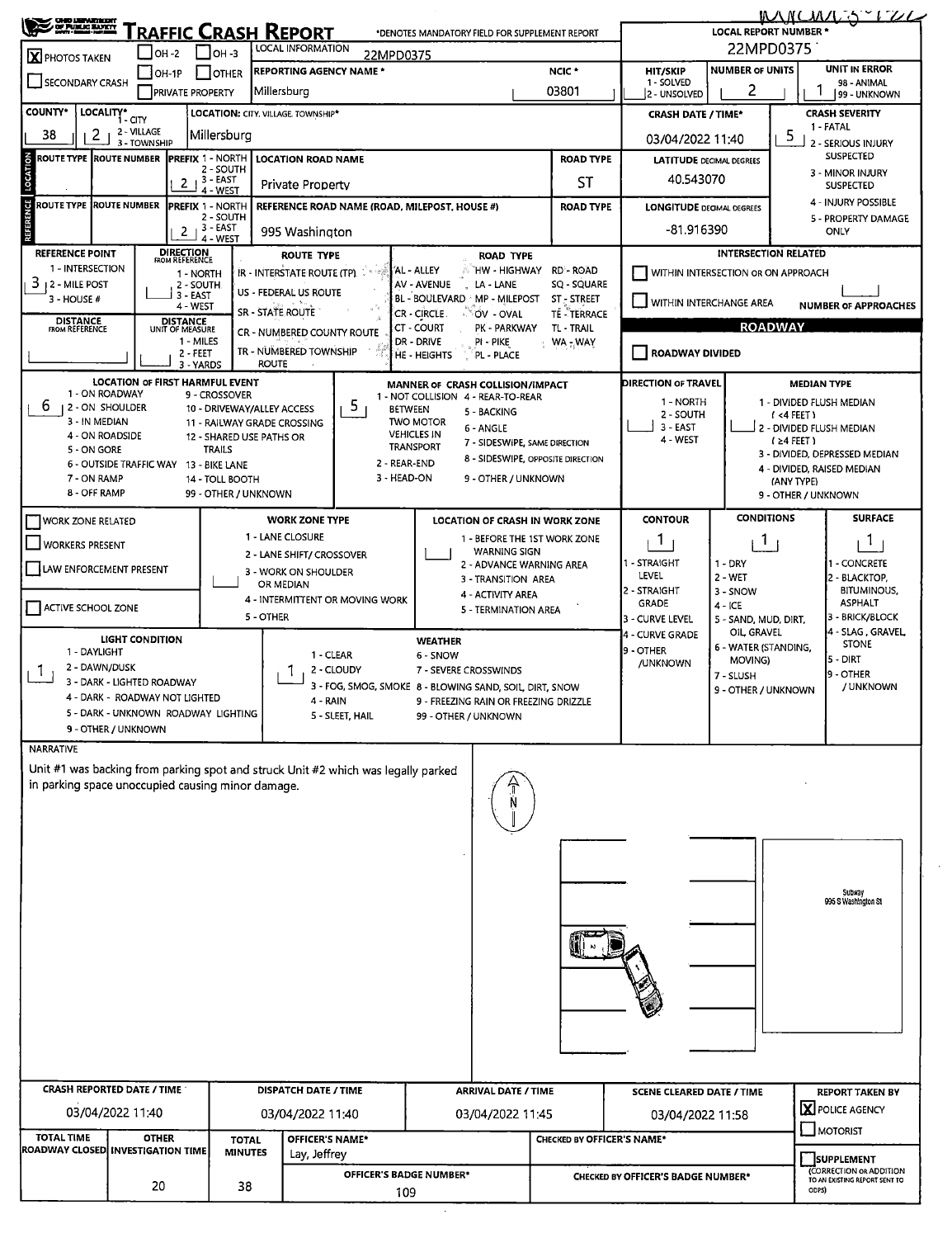|                                                                                                                                                                                                      | <b>CHIO DEPARTMENT</b><br>27 FUJUS EATETY                                                         |                                                                        |                   |                                                                         |                                             |                                                         |                                                      |                            |                | <b>LOCAL REPORT NUMBER</b>                                      |  |  |  |
|------------------------------------------------------------------------------------------------------------------------------------------------------------------------------------------------------|---------------------------------------------------------------------------------------------------|------------------------------------------------------------------------|-------------------|-------------------------------------------------------------------------|---------------------------------------------|---------------------------------------------------------|------------------------------------------------------|----------------------------|----------------|-----------------------------------------------------------------|--|--|--|
|                                                                                                                                                                                                      |                                                                                                   |                                                                        |                   |                                                                         |                                             |                                                         |                                                      |                            |                | 22MPD0375                                                       |  |  |  |
| UNIT#                                                                                                                                                                                                | OWNER NAME: LAST, FIRST, MIDDLE (CI SAME AS DRIVER)                                               |                                                                        | DAMAGE            |                                                                         |                                             |                                                         |                                                      |                            |                |                                                                 |  |  |  |
|                                                                                                                                                                                                      | SNYDER BROS SALES AND SERVICE INC.                                                                |                                                                        | 330-674-4906      | <b>DAMAGE SCALE</b>                                                     |                                             |                                                         |                                                      |                            |                |                                                                 |  |  |  |
|                                                                                                                                                                                                      | OWNER ADDRESS: STREET, CITY, STATE, ZIP ( C SAME AS DRIVER)                                       |                                                                        |                   |                                                                         |                                             |                                                         |                                                      | 1 - NONE                   |                | 3 - FUNCTIONAL DAMAGE                                           |  |  |  |
|                                                                                                                                                                                                      | 7361 CR 623, MILLERSBURG, OH, 44654<br><b>COMMERCIAL CARRIER: NAME, ADDRESS, CITY, STATE, ZIP</b> |                                                                        |                   |                                                                         | COMMERCIAL CARRIER PHONE: INCLUDE AREA CODE |                                                         |                                                      | 2 - MINOR DAMAGE           |                | 4 - DISABLING DAMAGE<br>9 - UNKNOWN                             |  |  |  |
|                                                                                                                                                                                                      |                                                                                                   |                                                                        |                   |                                                                         |                                             |                                                         |                                                      |                            |                | <b>DAMAGED AREA(S)</b>                                          |  |  |  |
|                                                                                                                                                                                                      | LP STATE   LICENSE PLATE #                                                                        |                                                                        |                   | <b>VEHICLE IDENTIFICATION #</b>                                         |                                             | <b>VEHICLE YEAR</b>                                     | <b>VEHICLE MAKE</b>                                  |                            |                | <b>INDICATE ALL THAT APPLY</b>                                  |  |  |  |
| ΟН                                                                                                                                                                                                   | PCY8646                                                                                           |                                                                        |                   | 1GC0KYEG2GZ172826                                                       |                                             | 2016                                                    | <b>CHEVROLET</b>                                     | 12                         |                |                                                                 |  |  |  |
| <b>INSURANCE</b><br>X <sup>IIVSO</sup> IVERIFIED                                                                                                                                                     | <b>INSURANCE COMPANY</b>                                                                          |                                                                        |                   | <b>INSURANCE POLICY #</b>                                               |                                             | <b>COLOR</b>                                            | <b>VEHICLE MODEL</b>                                 | 12                         |                |                                                                 |  |  |  |
|                                                                                                                                                                                                      | <b>MOTORIST INS</b>                                                                               |                                                                        | 5000124603        |                                                                         |                                             | <b>RED</b>                                              | SILVERADO                                            |                            |                |                                                                 |  |  |  |
| <b>COMMERCIAL</b>                                                                                                                                                                                    | <b>TYPE OF USE</b><br>GOVERNMENT                                                                  | In Emergency                                                           |                   | US DOT#                                                                 |                                             | <b>TOWED BY: COMPANY NAME</b>                           |                                                      |                            |                |                                                                 |  |  |  |
| <b>INTERLOCK</b>                                                                                                                                                                                     |                                                                                                   | <b>RESPONSE</b><br># OCCUPANTS                                         |                   | VEHICLE WEIGHT GVWR/GCWR                                                |                                             | <b>HAZARDOUS MATERIAL</b><br><b>IMATERIAL</b>           |                                                      |                            |                |                                                                 |  |  |  |
| <b>DEVICE</b><br><b>EQUIPPED</b>                                                                                                                                                                     | <b>HIT/SKIP UNIT</b>                                                                              |                                                                        |                   | 1 - ≤10K LBS.<br>2 - 10.001 - 26K LBS.                                  |                                             | <b>CLASS#</b><br>RELEASED                               | <b>PLACARD ID#</b>                                   |                            |                |                                                                 |  |  |  |
|                                                                                                                                                                                                      | 1 - PASSENGER CAR                                                                                 | 6 - VAN (9-15 SEATS)                                                   |                   | 3 - > 26K LBS.<br>12 - GOLF CART                                        |                                             | PLACARD                                                 |                                                      | 5                          |                |                                                                 |  |  |  |
|                                                                                                                                                                                                      | 2 - PASSENGER VAN                                                                                 | 7 - MOTORCYCLE 2-WHEELED                                               |                   | 13 - SNOWMOBILE                                                         |                                             | 18 - LIMO (LIVERY VEHICLE)<br>19 - BUS (16+ PASSENGERS) | 23 - PEDESTRIAN/SKATER<br>24 - WHEELCHAIR (ANY TYPE) | 10                         |                | 12                                                              |  |  |  |
| (MINIVAN)<br>8 - MOTORCYCLE 3-WHEELED<br>14 - SINGLE UNIT<br>20 - OTHER VEHICLE<br>25 - OTHER NON-MOTORIST<br>UNIT TYPE 3 - SPORT UTILITY<br><b>TRUCK</b><br>9 - AUTOCYCLE                           |                                                                                                   |                                                                        |                   |                                                                         |                                             |                                                         |                                                      |                            |                |                                                                 |  |  |  |
|                                                                                                                                                                                                      | VEHICLE                                                                                           | 10 - MOPED OR MOTORIZED                                                |                   | 15 - SEMI-TRACTOR                                                       | 21 - HEAVY EQUIPMENT                        |                                                         | 26 - BICYCLE<br>27 - TRAIN                           |                            |                |                                                                 |  |  |  |
| 22 - ANIMAL WITH RIDER OR<br>4 - PICK UP<br><b>BICYCLE</b><br>16 - FARM EQUIPMENT<br>ANIMAL-DRAWN VEHICLE<br>99 - UNKNOWN OR HIT/SKIP<br>5 - CARGO VAN<br>11 - ALL TERRAIN VEHICLE<br>17 - MOTORHOME |                                                                                                   |                                                                        |                   |                                                                         |                                             |                                                         |                                                      |                            |                |                                                                 |  |  |  |
|                                                                                                                                                                                                      | (ATV/UTV)<br># OF TRAILING UNITS                                                                  |                                                                        |                   |                                                                         |                                             |                                                         |                                                      | 12                         |                | 12                                                              |  |  |  |
|                                                                                                                                                                                                      | WAS VEHICLE OPERATING IN AUTONOMOUS                                                               |                                                                        |                   | 0 - NO AUTOMATION                                                       |                                             | 3 - CONDITIONAL AUTOMATION 9 - UNKNOWN                  |                                                      | 12                         |                |                                                                 |  |  |  |
|                                                                                                                                                                                                      | MODE WHEN CRASH OCCURRED?                                                                         |                                                                        | 0                 | 1 - DRIVER ASSISTANCE                                                   |                                             | 4 - HIGH AUTOMATION                                     |                                                      |                            |                |                                                                 |  |  |  |
| 2                                                                                                                                                                                                    | 1 - YES 2 - NO 9 - OTHER / UNKNOWN AUTONOMOUS 2 - PARTIAL AUTOMATION 5 - FULL AUTOMATION          |                                                                        |                   |                                                                         |                                             |                                                         |                                                      |                            |                |                                                                 |  |  |  |
|                                                                                                                                                                                                      | 1 - NONE                                                                                          | 6 - BUS - CHARTER/TOUR                                                 | <b>MODE LEVEL</b> | <b>11 - FIRE</b>                                                        | <b>16 - FARM</b>                            |                                                         | 21 - MAIL CARRIER                                    |                            |                |                                                                 |  |  |  |
|                                                                                                                                                                                                      | 2 - TAXI                                                                                          | 7 - BUS - INTERCITY                                                    |                   | 12 - MILITARY                                                           |                                             | 17 - MOWING                                             | 99 - OTHER / UNKNOWN                                 |                            |                |                                                                 |  |  |  |
| <b>SPECIAL</b>                                                                                                                                                                                       | 3 - ELECTRONIC RIDE<br>SHARING                                                                    | 8 - BUS - SHUTTLE<br>9 - BUS - OTHER                                   |                   | 13 - POLICE<br>14 - PUBLIC UTILITY                                      |                                             | 18 - SNOW REMOVAL<br>19 - TOWING                        |                                                      |                            |                |                                                                 |  |  |  |
| <b>FUNCTION</b>                                                                                                                                                                                      | 4 - SCHOOL TRANSPORT<br>5 - BUS - TRANSIT/COMMUTER                                                | 10 - AMBULANCE                                                         |                   | 15 - CONSTRUCTION EQUIP,                                                |                                             | 20 - SAFETY SERVICE                                     |                                                      |                            |                |                                                                 |  |  |  |
|                                                                                                                                                                                                      |                                                                                                   |                                                                        |                   |                                                                         |                                             | PATROL                                                  |                                                      |                            | 12             | 12                                                              |  |  |  |
|                                                                                                                                                                                                      | 1 - NO CARGO BODY TYPE<br>/ NOT APPLICABLE                                                        | 4 - LOGGING<br>5 - INTERMODAL                                          |                   | 7 - GRAIN/CHIPS/GRAVEL<br>8 - POLE                                      | 11 - DUMP                                   | 12 - CONCRETE MIXER                                     | 99 - OTHER / UNKNOWN                                 |                            |                |                                                                 |  |  |  |
| CARGO<br><b>BODY</b>                                                                                                                                                                                 | 2 - BUS<br>3 - VEHICLE TOWING                                                                     | <b>CONTAINER CHASSIS</b><br>6 - CARGOVAN                               |                   | 9 - CARGO TANK                                                          |                                             | 13 - AUTO TRANSPORTER                                   |                                                      |                            |                | ‼∰.<br>9<br>Е<br>9<br>-3                                        |  |  |  |
| <b>TYPE</b>                                                                                                                                                                                          | ANOTHER MOTOR VEHICLE                                                                             | /ENCLOSED BOX                                                          |                   | 10 - FLAT BED                                                           |                                             | 14 - GARBAGE/REFUSE                                     |                                                      |                            |                | Θ                                                               |  |  |  |
|                                                                                                                                                                                                      | 1 - TURN SIGNALS<br>2 - HEAD LAMPS                                                                | 4 - BRAKES<br>5 - STEERING                                             |                   | 7 - WORN OR SLICK TIRES<br>8 - TRAILER EQUIPMENT                        |                                             | 9 - MOTOR TROUBLE<br>10 - DISABLED FROM PRIOR           | 99 - OTHER / UNKNOWN                                 |                            |                |                                                                 |  |  |  |
| <b>VEHICLE</b><br><b>DEFECTS</b>                                                                                                                                                                     | 3 - TAIL LAMPS                                                                                    | <b>6 - TIRE BLOWOUT</b>                                                |                   | <b>DEFECTIVE</b>                                                        |                                             | <b>ACCIDENT</b>                                         |                                                      |                            |                |                                                                 |  |  |  |
|                                                                                                                                                                                                      |                                                                                                   |                                                                        |                   |                                                                         |                                             |                                                         |                                                      | $\Box$ - NO DAMAGE [ 0 ]   |                | UNDERCARRIAGE [ 14 ]                                            |  |  |  |
|                                                                                                                                                                                                      | 1 - INTERSECTION -<br>MARKED CROSSWALK                                                            | 4 - MIDBLOCK -<br>MARKED CROSSWALK                                     |                   | 7 - SHOULDER/ROADSIDE<br>8 - SIDEWALK                                   |                                             | 10 - DRIVEWAY ACCESS<br>11 - SHARED USE PATHS           | 99 - OTHER / UNKNOWN                                 | $\Box$ . TOP [ 13 ]        |                | $\Box$ - ALL AREAS [ 15 ]                                       |  |  |  |
| LOCATION                                                                                                                                                                                             | NON-MOTORIST 2 - INTERSECTION -<br>UNMARKED CROSSWALK                                             | 5 - TRAVEL LANE -<br>OTHER LOCATION                                    |                   | 9 - MEDIAN/CROSSING                                                     |                                             | OR TRAILS<br>12 - FIRST RESPONDER                       |                                                      |                            |                | $\Box$ - UNIT NOT AT SCENE [16]                                 |  |  |  |
| AT IMPACT                                                                                                                                                                                            | 3 - INTERSECTION - OTHER                                                                          | 6 - BICYCLE LANE                                                       |                   | <b>ISLAND</b>                                                           |                                             | AT INCIDENT SCENE                                       |                                                      |                            |                |                                                                 |  |  |  |
|                                                                                                                                                                                                      | 1 - NON-CONTACT<br>2 - NON-COLLISION                                                              | 1 - STRAIGHT AHEAD<br>2 - BACKING                                      |                   | 9 - LEAVING TRAFFIC<br>LANE                                             |                                             | 15 - WALKING, RUNNING,<br>JOGGING, PLAYING              | 21 - STANDING OUTSIDE<br>DISABLED VEHICLE            | 0 - NO DAMAGE              |                | <b>INITIAL POINT OF CONTACT</b><br><b>14 - UNDERCARRIAGE</b>    |  |  |  |
| 3                                                                                                                                                                                                    | 2<br>3 - STRIKING                                                                                 | 3 - CHANGING LANES<br>4 - OVERTAKING/PASSING                           |                   | 10 - PARKED<br>11 - SLOWING OR STOPPED                                  |                                             | 16 WORKING<br>17 - PUSHING VEHICLE                      | 99 - OTHER / UNKNOWN                                 | 5                          |                | 1-12 - REFER TO UNIT 15 - VEHICLE NOT AT SCENE                  |  |  |  |
| <b>ACTION</b>                                                                                                                                                                                        | 4 - STRUCK                                                                                        | PRE-CRASH 5 - MAKING RIGHT TURN<br><b>ACTIONS</b> 6 - MAKING LEFT TURN |                   | IN TRAFFIC<br>12 - DRIVERLESS                                           |                                             | 18 - APPROACHING OR<br><b>LEAVING VEHICLE</b>           |                                                      |                            | <b>DIAGRAM</b> | 99 - UNKNOWN                                                    |  |  |  |
|                                                                                                                                                                                                      | 5 - BOTH STRIKING<br>& STRUCK                                                                     | 7 - MAKING U-TURN                                                      |                   | 13 - NEGOTIATING A CURVE                                                |                                             | 19 - STANDING                                           |                                                      | 13 - TOP                   |                |                                                                 |  |  |  |
|                                                                                                                                                                                                      | 9 - OTHER / UNKNOWN                                                                               | 8 - ENTERING TRAFFIC<br>LANE                                           |                   | 14 - ENTERING OR CROSSING<br>SPECIFIED LOCATION                         |                                             | 20 - OTHER NON-MOTORIST                                 |                                                      |                            |                | TRAFFIC                                                         |  |  |  |
|                                                                                                                                                                                                      | 1 - NONE<br>2 - FAILURE TO YIELD                                                                  | /ACDA                                                                  |                   | 8 - FOLLOWING TOO CLOSE 13 - IMPROPER START FROM<br>A PARKED POSITION   |                                             | 18 - OPERATING DEFECTIVE<br>EQUIPMENT                   | 23 - OPENING DOOR INTO<br>ROADWAY                    | <b>TRAFFICWAY FLOW</b>     |                | <b>TRAFFIC CONTROL</b>                                          |  |  |  |
|                                                                                                                                                                                                      | 3 - RAN RED LIGHT                                                                                 | 9 - IMPROPER LANE                                                      |                   | 14 - STOPPED OR PARKED                                                  |                                             | 19 - LOAD SHIFTING                                      | 99 - OTHER IMPROPER                                  | 1 - ONE-WAY<br>2 - TWO-WAY |                | 1 - ROUNDABOUT 4 - STOP SIGN<br>2 - SIGNAL<br>5 - YIELD SIGN    |  |  |  |
| 12                                                                                                                                                                                                   | 4 - RAN STOP SIGN<br>5 - UNSAFE SPEED                                                             | CHANGE<br>10 - IMPROPER PASSING                                        |                   | <b>ILLEGALLY</b><br>15 - SWERVING TO AVOID                              |                                             | /FALLING/SPILLING<br>20 - IMPROPER CROSSING             | <b>ACTION</b>                                        | 2                          | 6              | 3 - FLASHER<br>6 - NO CONTROL                                   |  |  |  |
|                                                                                                                                                                                                      | CONTRIBUTING 6 - IMPROPER TURN<br>CIRCUMSTANCES 7 - LEFT OF CENTER                                | 11 - DROVE OFF ROAD<br>12 - IMPROPER BACKING                           |                   | 16 - WRONG WAY<br>17 - VISION OBSTRUCTION                               |                                             | 21 - LYING IN ROADWAY<br>22 - NOT DISCERNIBLE           |                                                      | # OF THROUGH LANES         |                | <b>RAIL GRADE CROSSING</b>                                      |  |  |  |
|                                                                                                                                                                                                      |                                                                                                   |                                                                        |                   |                                                                         |                                             |                                                         |                                                      | ON ROAD                    |                | 1 - NOT INVLOVED                                                |  |  |  |
| <b>SEQUENCE OF EVENTS</b>                                                                                                                                                                            |                                                                                                   |                                                                        |                   | EVENTS                                                                  |                                             |                                                         |                                                      | $\mathbf{2}$               |                | 2 - INVOLVED-ACTIVE CROSSING<br>3 - INVOLVED-PASSIVE CROSSING   |  |  |  |
| 21                                                                                                                                                                                                   | 1 - OVERTURN/ROLLOVER<br>2 - FIRE/EXPLOSION                                                       | 7 - SEPARATION OF UNITS<br>8 - RAN OFF ROAD RIGHT                      |                   | 12 - DOWNHILL RUNAWAY<br>13 - OTHER NON-COLLISION 20 - MOTOR VEHICLE IN |                                             | 19 - ANIMAL -OTHER                                      | 23 - STRUCK BY FALLING,<br>SHIFTING CARGO OR         |                            |                |                                                                 |  |  |  |
|                                                                                                                                                                                                      | 3 - IMMERSION<br>4 - JACKKNIFE                                                                    | 9 - RAN OFF ROAD LEFT<br>10 - CROSS MEDIAN                             |                   | 14 - PEDESTRIAN<br>15 - PEDALCYCLE                                      |                                             | TRANSPORT<br>21 - PARKED MOTOR                          | ANYTHING SET IN<br>MOTION BY A MOTOR                 |                            |                | UNIT / NON-MOTORIST DIRECTION                                   |  |  |  |
|                                                                                                                                                                                                      | 5 - CARGO / EQUIPMENT                                                                             | 11 - CROSS CENTERLINE -                                                |                   | 16 - RAILWAY VEHICLE                                                    |                                             | <b>VEHICLE</b>                                          | <b>VEHICLE</b><br>24 - OTHER MOVABLE                 |                            |                | 1 - NORTH<br>5 - NORTHEAST<br>2 - SOUTH<br><b>6 - NORTHWEST</b> |  |  |  |
|                                                                                                                                                                                                      | <b>LOSS OR SHIFT</b><br>6 - EQUIPMENT FAILURE                                                     | OPPOSITE DIRECTION<br>OF TRAVEL                                        |                   | 17 - ANIMAL - FARM<br>18 - ANIMAL - DEER                                |                                             | 22 - WORK ZONE<br>MAINTENANCE                           | OBJECT                                               | FROM $3$<br>τoΙ            |                | 3 - EAST<br>7 - SOUTHEAST                                       |  |  |  |
|                                                                                                                                                                                                      |                                                                                                   |                                                                        |                   | <b>COLLISION WITH FIXED OBJECT STRUCK</b>                               |                                             | <b>EQUIPMENT</b>                                        |                                                      |                            |                | 4 - WEST<br>8 - SOUTHWEST<br>9 - OTHER / UNKNOWN                |  |  |  |
|                                                                                                                                                                                                      | 25 - IMPACT ATTENUATOR 31 - GUARDRAIL END<br>/ CRASH CUSHION                                      | 32 - PORTABLE BARRIER                                                  |                   | 38 - OVERHEAD SIGN POST<br>39 - LIGHT / LUMINARIES                      | 46 - FENCE                                  | 45 - EMBANKMENT                                         | 52 - BUILDING<br>53 - TUNNEL                         |                            |                |                                                                 |  |  |  |
|                                                                                                                                                                                                      | 26 - BRIDGE OVERHEAD<br><b>STRUCTURE</b>                                                          | 33 - MEDIAN CABLE BARRIER<br>34 - MEDIAN GUARDRAIL                     |                   | <b>SUPPORT</b><br>40 - UTILITY POLE                                     | 47 - MAILBOX<br>48 - TREE                   |                                                         | 54 - OTHER FIXED<br>OBJECT                           | <b>UNIT SPEED</b>          |                | <b>DETECTED SPEED</b>                                           |  |  |  |
|                                                                                                                                                                                                      | 27 - BRIDGE PIER OR                                                                               | <b>BARRIER</b>                                                         |                   | 41 - OTHER POST, POLE                                                   |                                             | 49 - FIRE HYDRANT<br>50 - WORK ZONE                     | 99 - OTHER / UNKNOWN                                 | 5                          |                | 1 - STATED / ESTIMATED SPEED                                    |  |  |  |
|                                                                                                                                                                                                      | ABUTMENT<br>28 - BRIDGE PARAPET                                                                   | 35 - MEDIAN CONCRETE<br><b>BARRIER</b>                                 |                   | OR SUPPORT<br>42 - CULVERT                                              |                                             | MAINTENANCE<br><b>EQUIPMENT</b>                         |                                                      |                            |                | 2 - CALCULATED / EDR                                            |  |  |  |
|                                                                                                                                                                                                      | 29 - BRIDGE RAIL<br>30 - GUARDRAIL FACE                                                           | 36 - MEDIAN OTHER BARRIER 43 - CURB<br>37 - TRAFFIC SIGN POST          |                   | 44 - DITCH                                                              | 51 - WALL                                   |                                                         |                                                      | POSTED SPEED               |                |                                                                 |  |  |  |
|                                                                                                                                                                                                      | FIRST HARMFUL EVENT                                                                               |                                                                        |                   | <b>MOST HARMFUL EVENT</b>                                               |                                             |                                                         |                                                      |                            |                | 3 - UNDETERMINED                                                |  |  |  |
|                                                                                                                                                                                                      |                                                                                                   |                                                                        |                   |                                                                         |                                             |                                                         |                                                      |                            |                |                                                                 |  |  |  |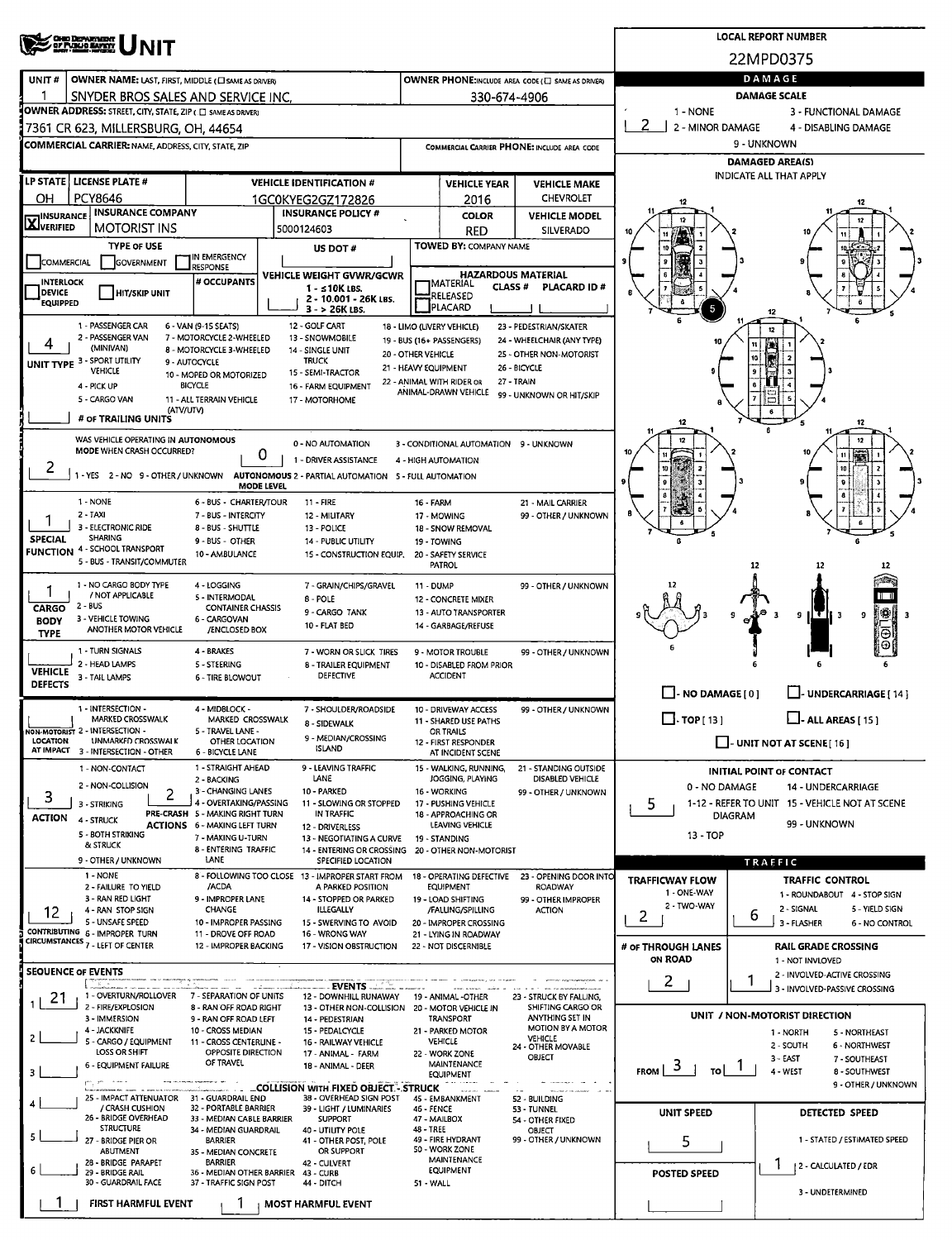| <b>OHO DEPARTMENT</b><br>OF PUBLIC EAPETY                                                           |                                                                        |                                                                         |                                            |                                               |                                                   |                                 | <b>LOCAL REPORT NUMBER</b>                                      |  |  |  |  |  |
|-----------------------------------------------------------------------------------------------------|------------------------------------------------------------------------|-------------------------------------------------------------------------|--------------------------------------------|-----------------------------------------------|---------------------------------------------------|---------------------------------|-----------------------------------------------------------------|--|--|--|--|--|
|                                                                                                     |                                                                        |                                                                         |                                            |                                               |                                                   |                                 | 22MPD0375                                                       |  |  |  |  |  |
| UNIT#<br>OWNER NAME: LAST, FIRST, MIDDLE ( C) SAME AS DRIVER)                                       |                                                                        |                                                                         |                                            |                                               | OWNER PHONE:INCLUDE AREA CODE (C) SAME AS DRIVER) |                                 | DAMAGE                                                          |  |  |  |  |  |
| 2<br><b>BJORK, DAVID, R</b>                                                                         |                                                                        | <b>DAMAGE SCALE</b>                                                     |                                            |                                               |                                                   |                                 |                                                                 |  |  |  |  |  |
| OWNER ADDRESS: STREET, CITY, STATE, ZIP ( C) SAME AS DRIVERY<br>33229 SR 83, MILLERSBURG, OH, 44654 |                                                                        |                                                                         |                                            |                                               |                                                   | 1 - NONE                        | 3 - FUNCTIONAL DAMAGE<br>4 - DISABLING DAMAGE                   |  |  |  |  |  |
| <b>COMMERCIAL CARRIER: NAME, ADDRESS, CITY, STATE, ZIP</b>                                          |                                                                        |                                                                         |                                            |                                               | COMMERCIAL CARRIER PHONE: INCLUDE AREA CODE       | 2 - MINOR DAMAGE<br>9 - UNKNOWN |                                                                 |  |  |  |  |  |
|                                                                                                     |                                                                        |                                                                         |                                            |                                               |                                                   |                                 | <b>DAMAGED AREA(S)</b>                                          |  |  |  |  |  |
| LP STATE   LICENSE PLATE #                                                                          |                                                                        | <b>VEHICLE IDENTIFICATION #</b>                                         |                                            | <b>VEHICLE YEAR</b>                           | <b>VEHICLE MAKE</b>                               |                                 | <b>INDICATE ALL THAT APPLY</b>                                  |  |  |  |  |  |
| <b>BOILER3</b><br>OН                                                                                |                                                                        | 3FA6P0VP9HR334797                                                       |                                            | 2017                                          | <b>FORD</b>                                       | 12                              |                                                                 |  |  |  |  |  |
| <b>INSURANCE COMPANY</b><br><b>X</b> INSURANCE<br><b>ALLSTATE</b>                                   |                                                                        | <b>INSURANCE POLICY #</b>                                               |                                            | <b>COLOR</b>                                  | <b>VEHICLE MODEL</b>                              | 12                              |                                                                 |  |  |  |  |  |
| <b>TYPE OF USE</b>                                                                                  |                                                                        | 826115761<br>US DOT#                                                    |                                            | <b>BLK</b><br>TOWED BY: COMPANY NAME          | <b>FUSION</b>                                     |                                 |                                                                 |  |  |  |  |  |
| COMMERCIAL<br><b>GOVERNMENT</b>                                                                     | IN EMERGENCY<br><b>RESPONSE</b>                                        |                                                                         |                                            |                                               |                                                   |                                 |                                                                 |  |  |  |  |  |
| <b>INTERLOCK</b>                                                                                    | # OCCUPANTS                                                            | <b>VEHICLE WEIGHT GVWR/GCWR</b><br>1 - ≤10K LBS.                        |                                            | <b>JMATERIAL</b><br><b>CLASS#</b>             | <b>HAZARDOUS MATERIAL</b><br>PLACARD ID#          |                                 |                                                                 |  |  |  |  |  |
| DEVICE<br><b>HIT/SKIP UNIT</b><br><b>EQUIPPED</b>                                                   |                                                                        | 2 - 10.001 - 26K LBS.                                                   |                                            | RELEASED<br>PLACARD                           |                                                   |                                 |                                                                 |  |  |  |  |  |
| 1 - PASSENGER CAR                                                                                   | 6 - VAN (9-15 SEATS)                                                   | $3 - 26K$ LBS.<br>12 - GOLF CART                                        |                                            | 18 - LIMO (LIVERY VEHICLE)                    | 23 - PEDESTRIAN/SKATER                            |                                 | 12                                                              |  |  |  |  |  |
| 2 - PASSENGER VAN<br>(MINIVAN)                                                                      | 7 - MOTORCYCLE 2-WHEELED<br><b>B - MOTORCYCLE 3-WHEELED</b>            | 13 - SNOWMOBILE                                                         |                                            | 19 - BUS (16+ PASSENGERS)                     | 24 - WHEELCHAIR (ANY TYPE)                        |                                 |                                                                 |  |  |  |  |  |
| UNIT TYPE 3 - SPORT UTILITY                                                                         | 9 - AUTOCYCLE                                                          | 14 - SINGLE UNIT<br><b>TRUCK</b>                                        | 20 - OTHER VEHICLE<br>21 - HEAVY EQUIPMENT |                                               | 25 - OTHER NON-MOTORIST<br>26 - BICYCLE           |                                 | 10 <sup>1</sup>                                                 |  |  |  |  |  |
| VEHICLE<br>4 - PICK UP                                                                              | 10 - MOPED OR MOTORIZED<br><b>BICYCLE</b>                              | 15 - SEMI-TRACTOR<br>16 - FARM EQUIPMENT                                |                                            | 22 - ANIMAL WITH RIDER OR                     | 27 - TRAIN                                        |                                 | 9                                                               |  |  |  |  |  |
| 5 - CARGO VAN                                                                                       | 11 - ALL TERRAIN VEHICLE                                               | 17 - MOTORHOME                                                          |                                            | ANIMAL-DRAWN VEHICLE                          | 99 - UNKNOWN OR HIT/SKIP                          |                                 | b                                                               |  |  |  |  |  |
| (ATV/UTV)<br># OF TRAILING UNITS                                                                    |                                                                        |                                                                         |                                            |                                               |                                                   | 12                              | 6<br>12                                                         |  |  |  |  |  |
| WAS VEHICLE OPERATING IN AUTONOMOUS                                                                 |                                                                        | 0 - NO AUTOMATION                                                       |                                            | 3 - CONDITIONAL AUTOMATION 9 - UNKNOWN        |                                                   | 12                              |                                                                 |  |  |  |  |  |
| MODE WHEN CRASH OCCURRED?<br>2                                                                      |                                                                        | 0<br>1 - DRIVER ASSISTANCE                                              | 4 - HIGH AUTOMATION                        |                                               |                                                   |                                 |                                                                 |  |  |  |  |  |
| 1 - YES 2 - NO 9 - OTHER / UNKNOWN                                                                  | MODE LEVEL                                                             | AUTONOMOUS 2 - PARTIAL AUTOMATION 5 - FULL AUTOMATION                   |                                            |                                               |                                                   |                                 |                                                                 |  |  |  |  |  |
| 1 - NONE                                                                                            | 6 - BUS - CHARTER/TOUR                                                 | <b>11 - FIRE</b>                                                        | <b>16 - FARM</b>                           |                                               | 21 - MAIL CARRIER                                 |                                 |                                                                 |  |  |  |  |  |
| 2 - TAXI<br>3 - ELECTRONIC RIDE                                                                     | 7 - BUS - INTERCITY                                                    | 12 - MILITARY                                                           |                                            | 17 - MOWING                                   | 99 - OTHER / UNKNOWN                              |                                 |                                                                 |  |  |  |  |  |
| <b>SHARING</b><br><b>SPECIAL</b>                                                                    | 8 - BUS - SHUTTLE<br>9 - BUS - OTHER                                   | 13 - POLICE<br>14 - PUBLIC UTILITY                                      |                                            | 18 - SNOW REMOVAL<br>19 - TOWING              |                                                   |                                 |                                                                 |  |  |  |  |  |
| <b>FUNCTION 4 - SCHOOL TRANSPORT</b><br>5 - BUS - TRANSIT/COMMUTER                                  | 10 - AMBULANCE                                                         | 15 - CONSTRUCTION EQUIP.                                                |                                            | 20 - SAFETY SERVICE<br>PATROL                 |                                                   |                                 | 12                                                              |  |  |  |  |  |
| 1 - NO CARGO BODY TYPE                                                                              | 4 - LOGGING                                                            | 7 - GRAIN/CHIPS/GRAVEL                                                  | 11 - DUMP                                  |                                               | 99 - OTHER / UNKNOWN                              |                                 |                                                                 |  |  |  |  |  |
| / NOT APPLICABLE<br>2 - BUS                                                                         | 5 - INTERMODAL                                                         | 8 - POLE                                                                |                                            | <b>12 - CONCRETE MIXER</b>                    |                                                   |                                 | H I                                                             |  |  |  |  |  |
| <b>CARGO</b><br>3 - VEHICLE TOWING<br><b>BODY</b>                                                   | <b>CONTAINER CHASSIS</b><br>6 - CARGOVAN                               | 9 - CARGO TANK<br>10 - FLAT BED                                         |                                            | 13 - AUTO TRANSPORTER<br>14 - GARBAGE/REFUSE  |                                                   |                                 | 43<br>-3<br>9<br>9                                              |  |  |  |  |  |
| ANOTHER MOTOR VEHICLE<br><b>TYPE</b>                                                                | /ENCLOSED BOX                                                          |                                                                         |                                            |                                               |                                                   |                                 | Θ                                                               |  |  |  |  |  |
| 1 - TURN SIGNALS<br>2 - HEAD LAMPS                                                                  | 4 - BRAKES<br>5 - STEERING                                             | 7 - WORN OR SLICK TIRES<br>8 - TRAILER EQUIPMENT                        |                                            | 9 - MOTOR TROUBLE<br>10 - DISABLED FROM PRIOR | 99 - OTHER / UNKNOWN                              |                                 |                                                                 |  |  |  |  |  |
| <b>VEHICLE</b><br>3 - TAIL LAMPS<br><b>DEFECTS</b>                                                  | <b>6 - TIRE BLOWOUT</b>                                                | <b>DEFECTIVE</b>                                                        |                                            | <b>ACCIDENT</b>                               |                                                   |                                 |                                                                 |  |  |  |  |  |
| 1 - INTERSECTION -                                                                                  | 4 - MIDBLOCK -                                                         | 7 - SHOULDER/ROADSIDE                                                   |                                            | 10 - DRIVEWAY ACCESS                          | 99 - OTHER / UNKNOWN                              | $\bigsqcup$ - NO DAMAGE [ 0 ]   | U-UNDERCARRIAGE [14]                                            |  |  |  |  |  |
| MARKED CROSSWALK                                                                                    | MARKED CROSSWALK                                                       | 8 - SIDEWALK                                                            |                                            | 11 - SHARED USE PATHS                         |                                                   | $\Box$ -TOP[13]                 | $\Box$ - ALL AREAS [ 15 ]                                       |  |  |  |  |  |
| 2 - INTERSECTION -<br>NON-<br><b>MOTORIST</b><br>UNMARKED CROSSWALK<br>LOCATION                     | 5 - TRAVEL LANE -<br>OTHER LOCATION                                    | 9 - MEDIAN/CROSSING<br><b>ISLAND</b>                                    |                                            | OR TRAILS<br>12 - FIRST RESPONDER             |                                                   |                                 | $\Box$ - UNIT NOT AT SCENE [16]                                 |  |  |  |  |  |
| 3 - INTERSECTION - OTHER<br>1 - NON-CONTACT                                                         | <b>6 - BICYCLE LANE</b><br>1 - STRAIGHT AHEAD                          | 9 - LEAVING TRAFFIC                                                     |                                            | AT INCIDENT SCENE<br>15 - WALKING, RUNNING,   | 21 - STANDING OUTSIDE                             |                                 |                                                                 |  |  |  |  |  |
| 2 - NON-COLLISION                                                                                   | 2 - BACKING                                                            | LANE                                                                    |                                            | JOGGING, PLAYING                              | DISABLED VEHICLE                                  | 0 - NO DAMAGE                   | <b>INITIAL POINT OF CONTACT</b><br>14 - UNDERCARRIAGE           |  |  |  |  |  |
| 10<br>4<br>3 - STRIKING                                                                             | 3 - CHANGING LANES<br>4 - OVERTAKING/PASSING                           | 10 - PARKED<br>11 - SLOWING OR STOPPED                                  |                                            | 16 - WORKING<br>17 - PUSHING VEHICLE          | 99 - OTHER / UNKNOWN                              | T.                              | 1-12 - REFER TO UNIT 15 - VEHICLE NOT AT SCENE                  |  |  |  |  |  |
| <b>ACTION</b><br>4 - STRUCK                                                                         | PRE-CRASH 5 - MAKING RIGHT TURN<br><b>ACTIONS 6 - MAKING LEFT TURN</b> | IN TRAFFIC<br>12 - DRIVERLESS                                           |                                            | 18 - APPROACHING OR<br>LEAVING VEHICLE        |                                                   |                                 | <b>DIAGRAM</b><br>99 - UNKNOWN                                  |  |  |  |  |  |
| 5 - BOTH STRIKING<br>& STRUCK                                                                       | 7 - MAKING U-TURN<br><b>8 - ENTERING TRAFFIC</b>                       | 13 - NEGOTIATING A CURVE                                                |                                            | 19 - STANDING                                 |                                                   | $13 - TOP$                      |                                                                 |  |  |  |  |  |
| 9 - OTHER / UNKNOWN                                                                                 | LANE                                                                   | 14 - ENTERING OR CROSSING 20 - OTHER NON-MOTORIST<br>SPECIFIED LOCATION |                                            |                                               |                                                   |                                 | TRAFFIC                                                         |  |  |  |  |  |
| 1 - NONE<br>2 - FAILURE TO YIELD                                                                    | /ACDA                                                                  | 8 - FOLLOWING TOO CLOSE 13 - IMPROPER START FROM<br>A PARKED POSITION   |                                            | 18 - OPERATING DEFECTIVE<br><b>EQUIPMENT</b>  | 23 - OPENING DOOR INTO<br><b>ROADWAY</b>          | <b>TRAFFICWAY FLOW</b>          | <b>TRAFFIC CONTROL</b>                                          |  |  |  |  |  |
| 3 - RAN RED LIGHT                                                                                   | 9 - IMPROPER LANE                                                      | 14 - STOPPED OR PARKED                                                  |                                            | 19 - LOAD SHIFTING                            | 99 - OTHER IMPROPER                               | 1 - ONE-WAY<br>2 - TWO-WAY      | 1 - ROUNDABOUT 4 - STOP SIGN<br>2 - SIGNAL<br>5 - YIELD SIGN    |  |  |  |  |  |
| 4 - RAN STOP SIGN<br>5 - UNSAFE SPEED                                                               | <b>CHANGE</b><br>10 - IMPROPER PASSING                                 | ILLEGALLY<br>15 - SWERVING TO AVOID                                     |                                            | /FALLING/SPILLING<br>20 - IMPROPER CROSSING   | <b>ACTION</b>                                     | 2                               | ь<br>3 - FLASHER<br>6 - NO CONTROL                              |  |  |  |  |  |
| CONTRIBUTING 6 - IMPROPER TURN<br>CIRCUMSTANCES 7 - LEFT OF CENTER                                  | 11 - DROVE OFF ROAD<br>12 - IMPROPER BACKING                           | 16 - WRONG WAY<br>17 - VISION OBSTRUCTION                               |                                            | 21 - LYING IN ROADWAY<br>22 - NOT DISCERNIBLE |                                                   | # OF THROUGH LANES              | <b>RAIL GRADE CROSSING</b>                                      |  |  |  |  |  |
|                                                                                                     |                                                                        |                                                                         |                                            |                                               |                                                   | ON ROAD                         | 1 - NOT INVLOVED                                                |  |  |  |  |  |
| <b>SEQUENCE OF EVENTS</b>                                                                           |                                                                        | <b>EVENTS.</b>                                                          |                                            |                                               |                                                   | $2 -$                           | 2 - INVOLVED-ACTIVE CROSSING<br>3 - INVOLVED-PASSIVE CROSSING   |  |  |  |  |  |
| 1 - OVERTURN/ROLLOVER<br>20<br>1<br>2 - FIRE/EXPLOSION                                              | 7 - SEPARATION OF UNITS<br>8 - RAN OFF ROAD RIGHT                      | 12 - DOWNHILL RUNAWAY<br>13 - OTHER NON-COLLISION 20 - MOTOR VEHICLE IN |                                            | 19 - ANIMAL -OTHER                            | 23 - STRUCK BY FALLING,<br>SHIFTING CARGO OR      |                                 |                                                                 |  |  |  |  |  |
| 3 - IMMERSION                                                                                       | 9 - RAN OFF ROAD LEFT                                                  | 14 - PEDESTRIAN                                                         |                                            | TRANSPORT                                     | ANYTHING SET IN<br>MOTION BY A MOTOR              |                                 | UNIT / NON-MOTORIST DIRECTION                                   |  |  |  |  |  |
| 4 - JACKKNIFE<br>2<br>5 - CARGO / EQUIPMENT                                                         | 10 - CROSS MEDIAN<br>11 - CROSS CENTERLINE -                           | 15 - PEDALCYCLE<br>16 - RAILWAY VEHICLE                                 |                                            | 21 - PARKED MOTOR<br><b>VEHICLE</b>           | <b>VEHICLE</b><br>24 - OTHER MOVABLE              |                                 | 1 - NORTH<br>5 - NORTHEAST<br>2 - SOUTH<br><b>6 - NORTHWEST</b> |  |  |  |  |  |
| LOSS OR SHIFT<br><b>6 - EQUIPMENT FAILURE</b>                                                       | OPPOSITE DIRECTION<br>OF TRAVEL                                        | 17 - ANIMAL - FARM<br>18 - ANIMAL - DEER                                |                                            | 22 - WORK ZONE<br>MAINTENANCE                 | OBJECT                                            | $F_{\text{ROM}}$   $4$          | 3 - EAST<br>7 - SOUTHEAST<br>್ರ                                 |  |  |  |  |  |
| 3<br>All and all the series                                                                         |                                                                        | <b>COLLISION WITH FIXED OBJECT - STRUCK AND THE</b>                     |                                            | <b>EQUIPMENT</b>                              | فالدا المككب                                      | TO                              | 4 - WEST<br>8 - SOUTHWEST<br>9 - OTHER / UNKNOWN                |  |  |  |  |  |
| 25 - IMPACT ATTENUATOR 31 - GUARDRAIL END<br>/ CRASH CUSHION                                        | 32 - PORTABLE BARRIER                                                  | 38 - OVERHEAD SIGN POST<br>39 - LIGHT / LUMINARIES                      | 46 - FENCE                                 | 45 - EMBANKMENT                               | <b>Dealer</b><br>52 - BUILDING<br>53 - TUNNEL     |                                 |                                                                 |  |  |  |  |  |
| 26 - BRIDGE OVERHEAD<br><b>STRUCTURE</b>                                                            | 33 - MEDIAN CABLE BARRIER                                              | <b>SUPPORT</b>                                                          | 48 - TREE                                  | 47 - MAILBOX                                  | 54 - OTHER FIXED                                  | UNIT SPEED                      | <b>DETECTED SPEED</b>                                           |  |  |  |  |  |
| 5<br>27 - BRIDGE PIER OR                                                                            | 34 - MEDIAN GUARDRAIL<br><b>BARRIER</b>                                | 40 - UTILITY POLE<br>41 - OTHER POST, POLE                              |                                            | 49 - FIRE HYDRANT                             | OBJECT<br>99 - OTHER / UNKNOWN                    |                                 | 1 - STATED / ESTIMATED SPEED                                    |  |  |  |  |  |
| ABUTMENT<br>28 - BRIDGE PARAPET                                                                     | 35 - MEDIAN CONCRETE<br><b>BARRIER</b>                                 | OR SUPPORT<br>42 - CULVERT                                              |                                            | 50 - WORK ZONE<br>MAINTENANCE                 |                                                   |                                 | 2 - CALCULATED / EDR                                            |  |  |  |  |  |
| 6<br>29 - BRIDGE RAIL<br>30 - GUARDRAIL FACE                                                        | 36 - MEDIAN OTHER BARRIER<br>37 - TRAFFIC SIGN POST                    | 43 - CURB<br>44 - DITCH                                                 | 51 - WALL                                  | <b>EQUIPMENT</b>                              |                                                   | <b>POSTED SPEED</b>             |                                                                 |  |  |  |  |  |
| <b>FIRST HARMFUL EVENT</b>                                                                          |                                                                        | <b>MOST HARMFUL EVENT</b>                                               |                                            |                                               |                                                   |                                 | 3 - UNDETERMINED                                                |  |  |  |  |  |
|                                                                                                     |                                                                        |                                                                         |                                            |                                               |                                                   |                                 |                                                                 |  |  |  |  |  |